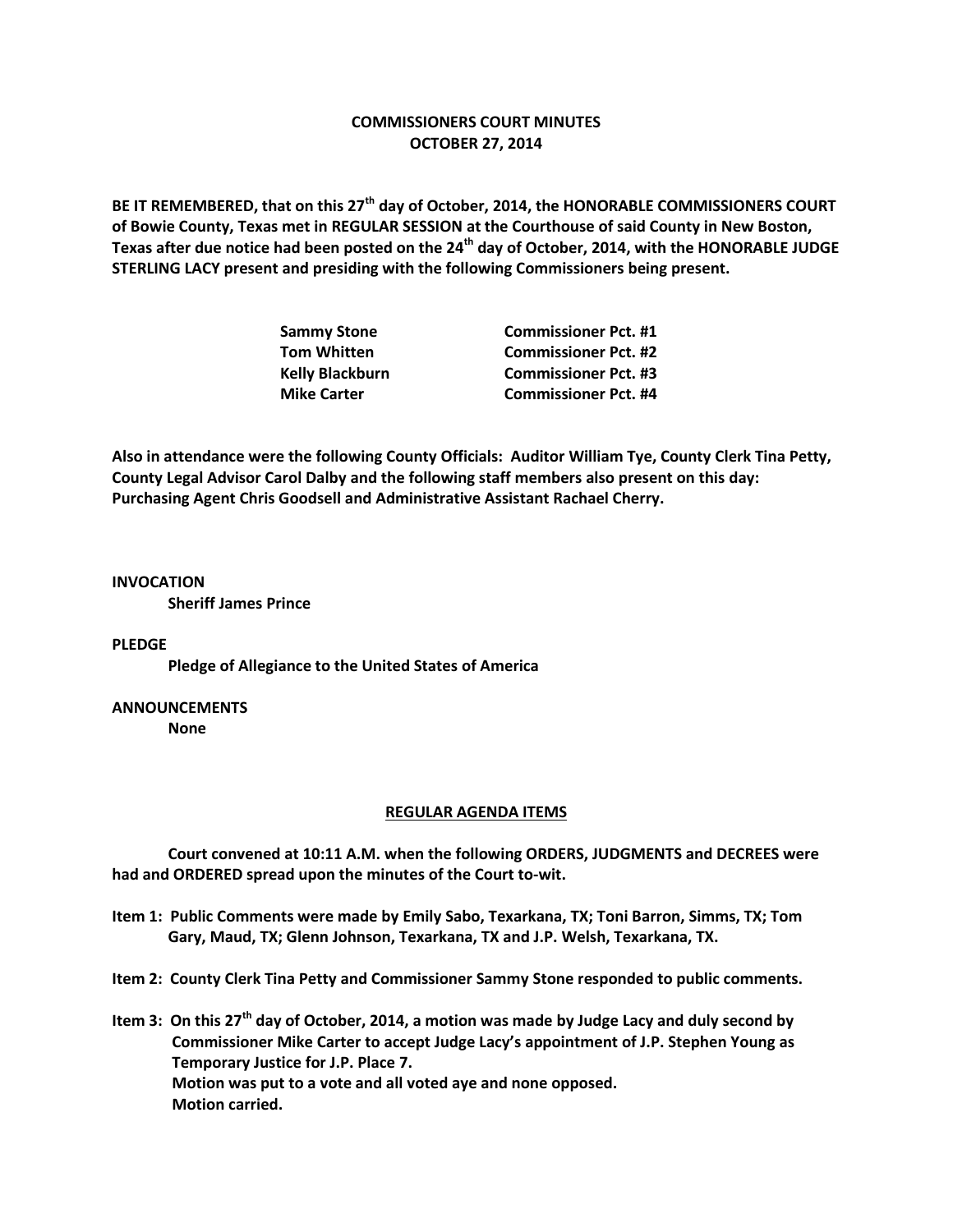- **Item 4: On this 27th day of October, 2014, a motion was made by Judge Lacy and duly second by Commissioner Tom Whitten to compensate the Temporary Justice of the Peace for J.P. Place 7, Stephen Young, in the amount of \$1,750 per a month. Motion was put to a vote and all voted aye and none opposed. Motion carried.**
- **Item 5: On this 27th day of October, 2014, a motion was made by Commissioner Kelly Blackburn and duly second by Commissioner Sammy Stone to order the temporary transfer of J.P. Place 7 files and Bowie County office equipment to the Bowie County Courthouse and to request the Sheriff's office to deliver the files and office equipment to the Bowie County Courthouse by 5:00 P.M. Wednesday, October 29, 2014. Motion was put to a vote and all voted aye and none opposed. Motion carried.**
- **Item 6: On this 27th day of October, 2014, a motion was made by Commissioner Kelly Blackburn and duly second by Commissioner Mike Carter to transfer the clerk/secretary for J.P. Place 7 to the Bowie County Courthouse to assist the Temporary Justice. Motion was put to a vote and all voted aye and none opposed. Motion carried.**
- **Item 7: On this 27th day of October, 2014, a motion was made by Commissioner Kelly Blackburn and duly second by Commissioner Sammy Stone to suspend payment of all rent, any and all utilities, including telephone and/or cell phone service for J.P. Place 7 office space located in Hooks, Texas, and to cancel cell phone service for J.P. Place 7 effective October 27, 2014. Motion was put to a vote and all voted aye and none opposed. Motion carried.**
- **Item 8: On this 27th day of October, 2014, a motion was made by Judge Lacy and duly second by Commissioner Tom Whitten to have Bowie County Commissioners Court proclaim November as Official Home Care and Hospice Month. Motion was put to a vote and all voted aye and none opposed. Motion carried.**
- **Item 9: On this 27th day of October, 2014, a motion was made by Judge Lacy and duly second by Commissioner Mike Carter to approve the nominees appointed by the Chairman of the Committee who are: Deborah Lann, Carol Dalby, Jack Pappas and Gabe Tarr and additionally we approve two (2) of the Commissioners Court members to be on the committee, Commissioner Sammy Stone, if you will accept it and Commissioner Mike Carter, if you will accept it.**

**Commissioner Mike Carter withdrew his second and the motion failed due to the lack of a second.**

**Item 10: On this 27th day of October, 2014, a motion was made by Commissioner Sammy Stone and duly second by Commissioner Kelly Blackburn to invite Ryan Durham back the first Regular Session in January (2015) to submit information for study to the Commissioners ahead of then (replacement of outdated and undersized Odyssey servers).**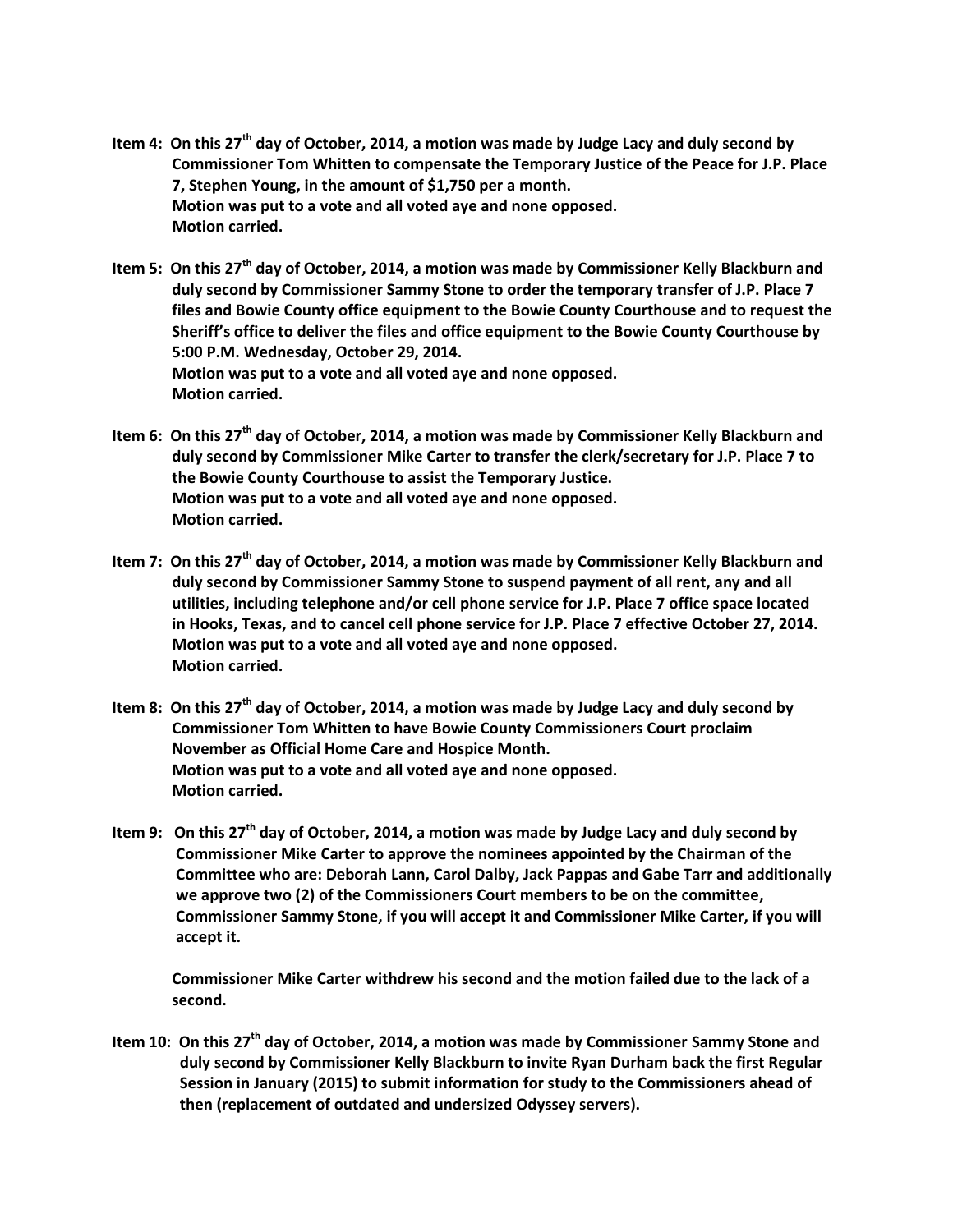**Motion was put to a vote and all voted aye and none opposed. Motion carried.**

# **COURT RECESSED**

## **COURT RECONVENED**

**Item 11: There was no action taken regarding a presentation from Mr. Gabe Tarr, a member of the Committee for the protection of County employees confidential and personal information.**

**Item 12: On this 27th day of October, 2014, a motion was made by Commissioner Sammy Stone and duly second by Commissioner Kelly Blackburn to bring back to the table to approve the Boiler Lease for Bi-State Criminal Justice Center (expense previously approved by Commissioners Court). Motion was put to a vote and all voted aye and none opposed. Motion carried.**

- **Item 13: On this 27th day of October, 2014, a motion was made by Commissioner Kelly Blackburn and duly second by Commissioner Tom Whitten to approve the Boiler Lease for Bi-State Criminal Justice Center. Motion was put to a vote and all voted aye and none opposed. Motion carried.**
- **Item 14: On this 27th day of October, 2014, a motion was made by Commissioner Kelly Blackburn and duly second by Commissioner Mike Carter to declare surplus a 2008 F150 Ford Pickup, VIN#1FTPX12V78FA87087 for future sale at auction. Motion was put to a vote and all voted aye and none opposed. Motion carried.**

**Item 15: On this 27th day of October, 2014, a motion was made by Commissioner Kelly Blackburn and duly second by Commissioner Sammy Stone to bring back to the table to approve an Interlocal Agreement between the City of New Boston and Bowie County for Dispatch Services. Motion was put to a vote and all voted aye and none opposed. Motion carried.**

**Item 16: On this 27th day of October, 2014, a motion was made by Commissioner Sammy Stone and duly second by Commissioner Tom Whitten to approve an Interlocal Agreement between the City of New Boston and Bowie County for Dispatch Services pursuant to Interlocal Cooperation Act, V.A.T.S. Government Code 791.001 et. Seq. Bowie County will reimburse New Boston for such services in the amount of \$6,008.79 per month effective 10/1/2014. Motion was put to a vote and four (4) voted aye and one (1) Judge Lacy opposed. Motion carried.**